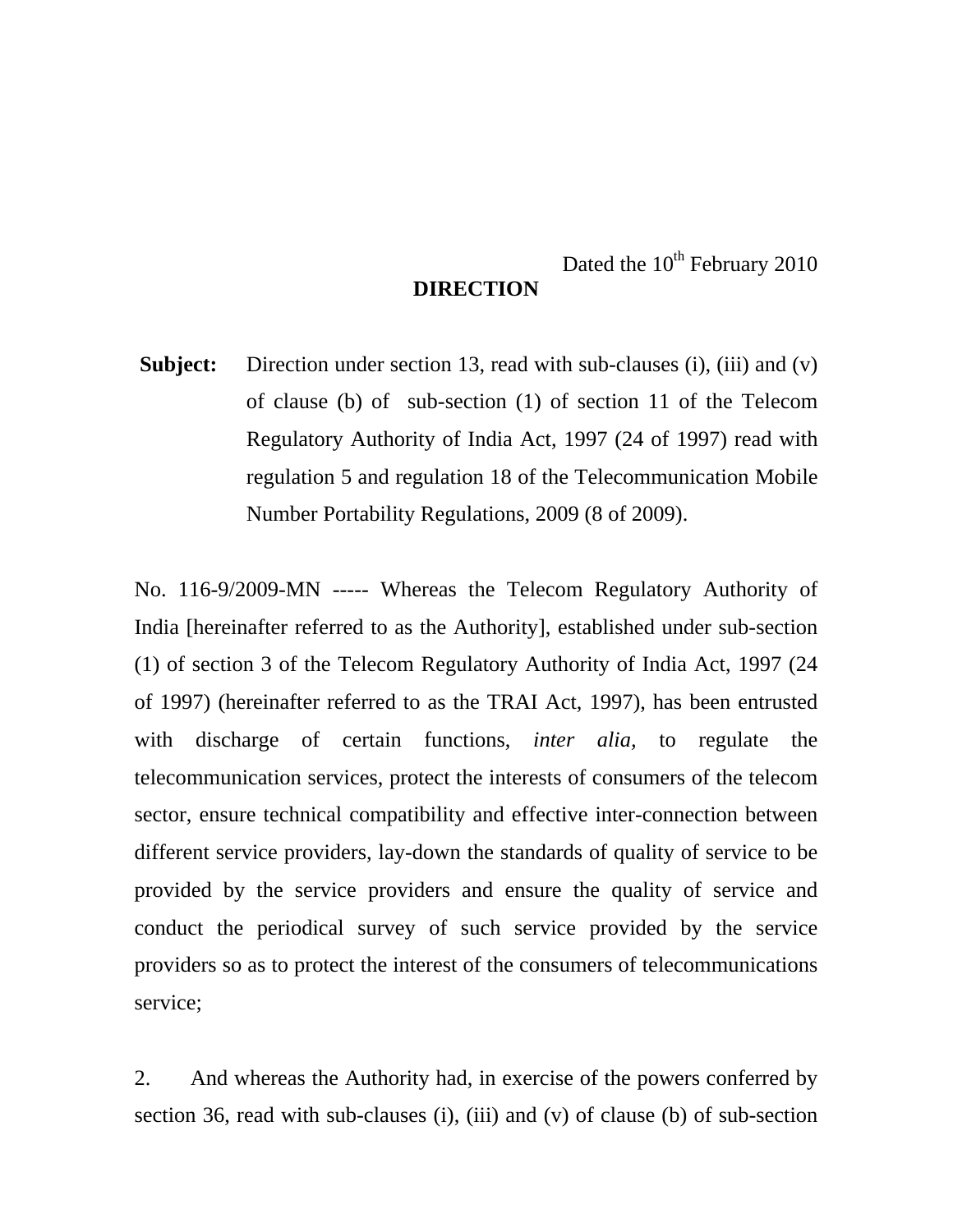(1) of section 11 of the TRAI Act, 1997, made the Telecommunication Mobile Number Portability Regulations, 2009 (8 of 2009).

3. And whereas regulation 5 of the Telecommunication Mobile Number Portability Regulations, 2009 (8 of 2009) provides that every Access Provider shall, within sixty days from the date of these regulations coming into force, set up, in its mobile network, a mechanism for the purpose of --

- (a) receiving Short Message Service (SMS) messages from its subscribers requesting for a unique porting code;
- (b) allocating a unique porting code for each such request and communicating it to the subscriber forthwith through Short Message Service (SMS) message through an automated process; and
- (c) retaining such unique porting number on its records for the purpose of verification of the porting request of such subscriber to be received eventually by it from the Mobile Number Portability Service provider.

4. And whereas regulation 18 of the said regulations provides that without prejudice to any of the provisions of the TRAI Act, 1997 or any other regulations made under the said Act or directions issued there under, the Authority may, from time to time, issue such directions as it may deem fit to the service providers on any aspect of Mobile Number Portability for which provisions have been made in the said regulations;

5. And whereas a meeting was held with the representatives of Cellular Operators Association of India and Association of Unified Access Service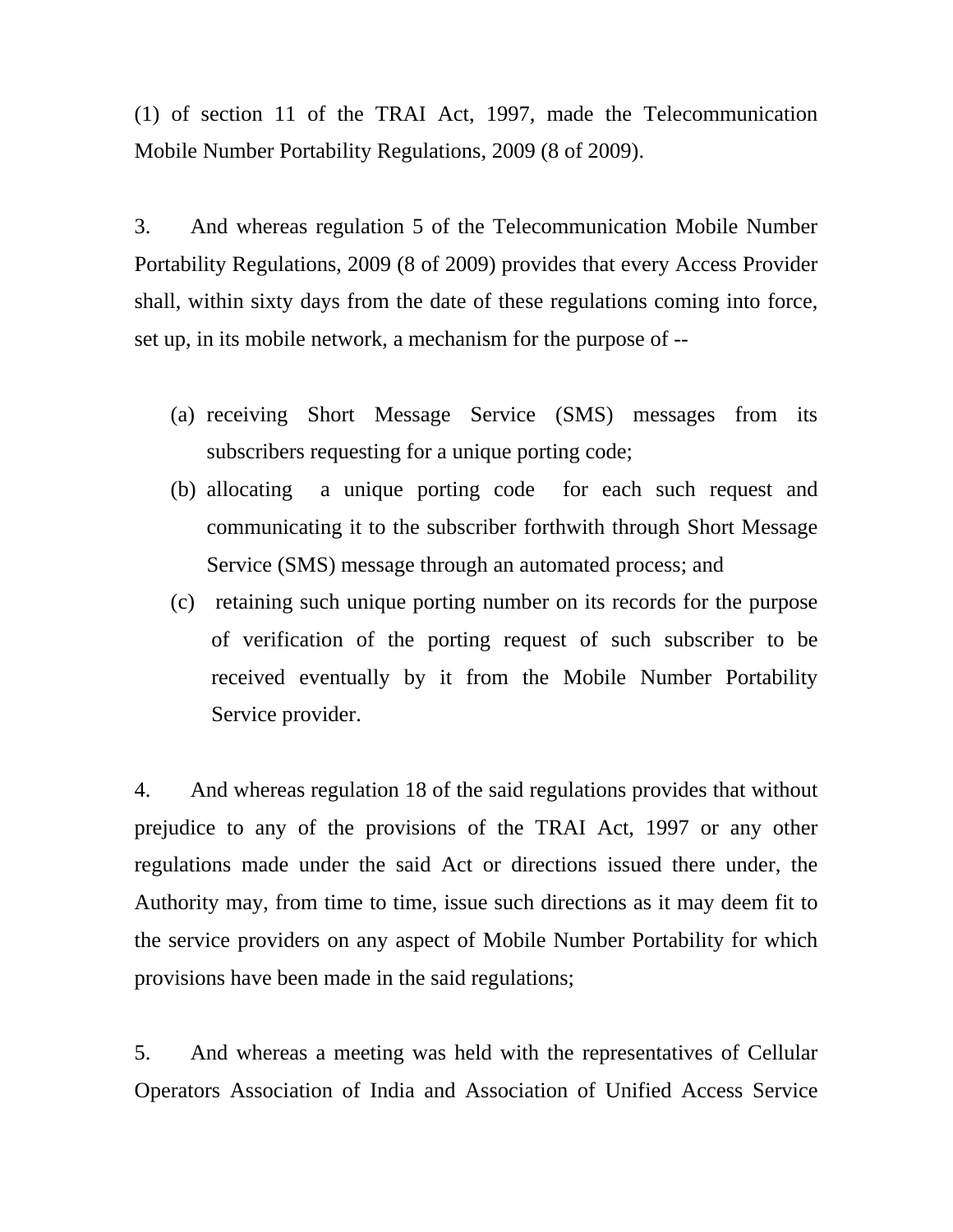Provider of India (AUSPI) wherein the format for the Unique Porting Code and the text for Short Message Service (SMS) for implementation of Mobile Number Portabilility was decided;

6. And whereas, pursuant to the meeting referred to in the preceding paragraph, the Authority, vide its letter dated  $23<sup>rd</sup>$  December, 2009, intimated the decision of the said meeting to all Access Service Providers enclosing therewith the formats for Unique Porting Code and requested them to send their comments thereon;

7. And whereas the comments received from the service providers were considered by the Authority;

8. Now therefore, the Authority, in exercise of the powers conferred by section 13, read with sub-clauses (i), (iii) and (v) of clause (b) of sub-section (1) of section 11 of the Telecom Regulatory Authority of India Act, 1997(24 of 1997) and regulation 5 and regulation 18 of the Telecommunication Mobile Number Portability Regulations, 2009 (8 of 2009) for ensuring compliance with the terms and conditions of the licence and for protecting the interest of the consumers of the telecom sector hereby directs the Cellular Mobile Telephone Service Providers and Unified Access Service Providers to set up, in its mobile network, a mechanism for the purpose of receiving Short Message Service messages from its subscribers requesting for a unique porting code which shall provide:-

(i) a Unique Porting Code consisting of 8 characters of which the first two shall be alphabets that denote the service provider code and service area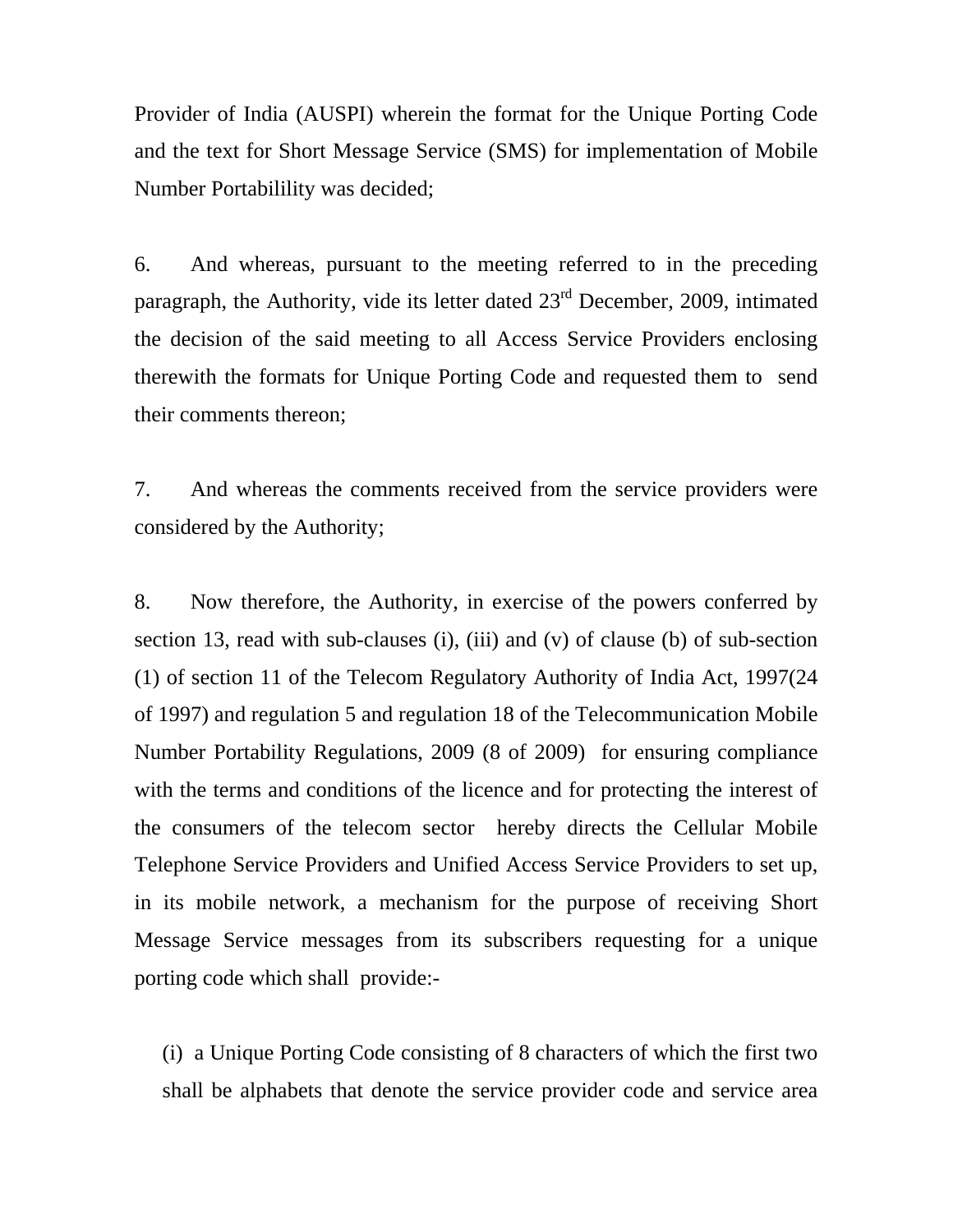code which have been specified by the Authority in the Annexure A and Annexure B attached to this Direction (for example: TD for Tata Teleservices Ltd in Delhi service area) and the remaining 6 characters shall contain 1 to 9, A-N & P-Z only, and small letters and the alphabet 'O' shall not be allowed;

(ii) the Unique Porting Code allocated to a subscriber shall be valid for a period of fifteen days from the date of request or such time till the number is ported out, whichever is earlier, for all service areas except Jammu & Kashmir, Assam and North East licensed areas where the validity for the Unique Porting Code allocated to a subscriber shall be valid for a period of thirty days from the date of request or till such time the number is ported out, which ever is earlier, irrespective of. number of requests the subscriber makes; and,

(iii) the Short Message Service (SMS) text for requesting Unique Porting Code by a subscriber shall be the word 'PORT' followed by a space followed by the ten digit mobile number which is to be ported which shall be case insensitive. (i.e. it can be port or Port etc.) and in case the subscriber's Caller Line Identification does not match with the ten digit mobile number, Unique Porting Code shall not be allotted but a message shall be generated to inform such subscriber that the Caller Line Identification does not match with the mobile number.

## **(Sudhir Gupta) Advisor (Mobile Network)**

To,

All the CMTS & UASL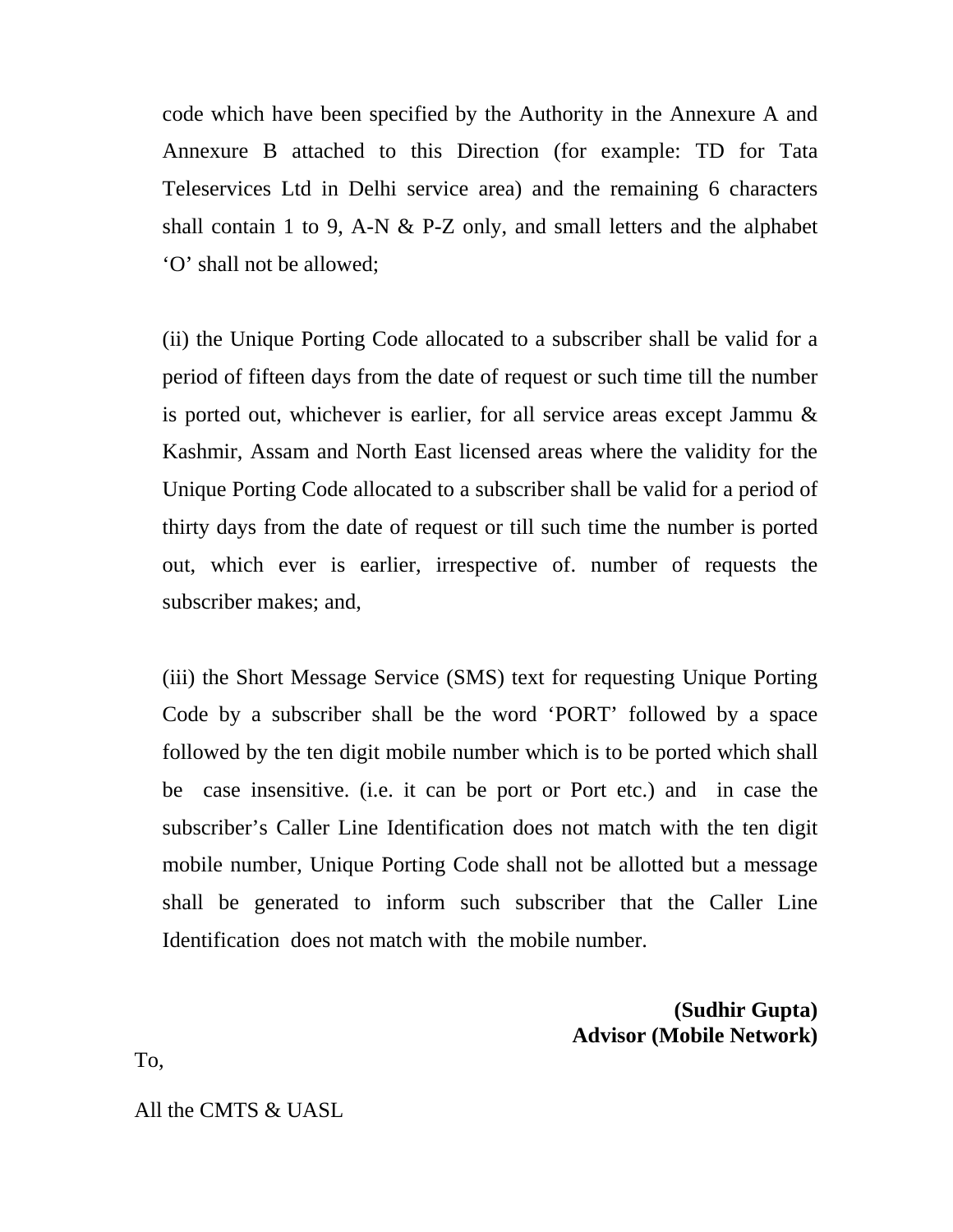|                                            |                                                                                | <b>Annexure-A</b> |  |
|--------------------------------------------|--------------------------------------------------------------------------------|-------------------|--|
| <b>LIST OF CODES FOR SERVICE PROVIDERS</b> |                                                                                |                   |  |
| S.No.                                      | <b>Service Provider</b>                                                        | Code              |  |
| 1                                          | <b>Aircel Ltd</b><br><b>Aircel Cellular Ltd</b><br><b>Dishnet Wireless Ltd</b> | D                 |  |
| $\overline{2}$                             | <b>Bharti Airtel Ltd</b><br><b>Bharti Hexacom Ltd</b>                          | A                 |  |
| 3                                          | Bharat Sanchar Nigam Ltd                                                       | B                 |  |
| 4                                          | Loop Telecom Ltd                                                               | L                 |  |
| 5                                          | <b>Datacom Solutions Ltd</b>                                                   | C                 |  |
| 6                                          | <b>HFCL Infotel Ltd</b>                                                        | н                 |  |
| $\overline{7}$                             | <b>Idea Cellular Ltd</b><br>Aditya Birla Telecom Ltd                           | ı                 |  |
| 8                                          | Mahanagar Telephone Nigam Ltd                                                  | М                 |  |
| 9                                          | <b>Reliance Communications Ltd</b>                                             | R                 |  |
| 10                                         | <b>Reliance Telecom Ltd</b>                                                    | Е                 |  |
| $\overline{11}$                            | S. Tel Ltd                                                                     | S                 |  |
| 12                                         | Sistema Shyam Teleservices Ltd                                                 | Y                 |  |
| 13                                         | <b>Spice Communications Ltd</b>                                                | P                 |  |
| $\overline{14}$                            | Etisalat DB Telecom Pvt. Ltd.<br>(Swan)                                        | W                 |  |
| 15                                         | <b>Tata Teleservices Ltd</b><br>Tata Teleservices (Mah) Ltd                    | T                 |  |
| 16                                         | Unitech Group of Companies                                                     | U                 |  |
| 17                                         | Vodafone Group of Companies                                                    | v                 |  |